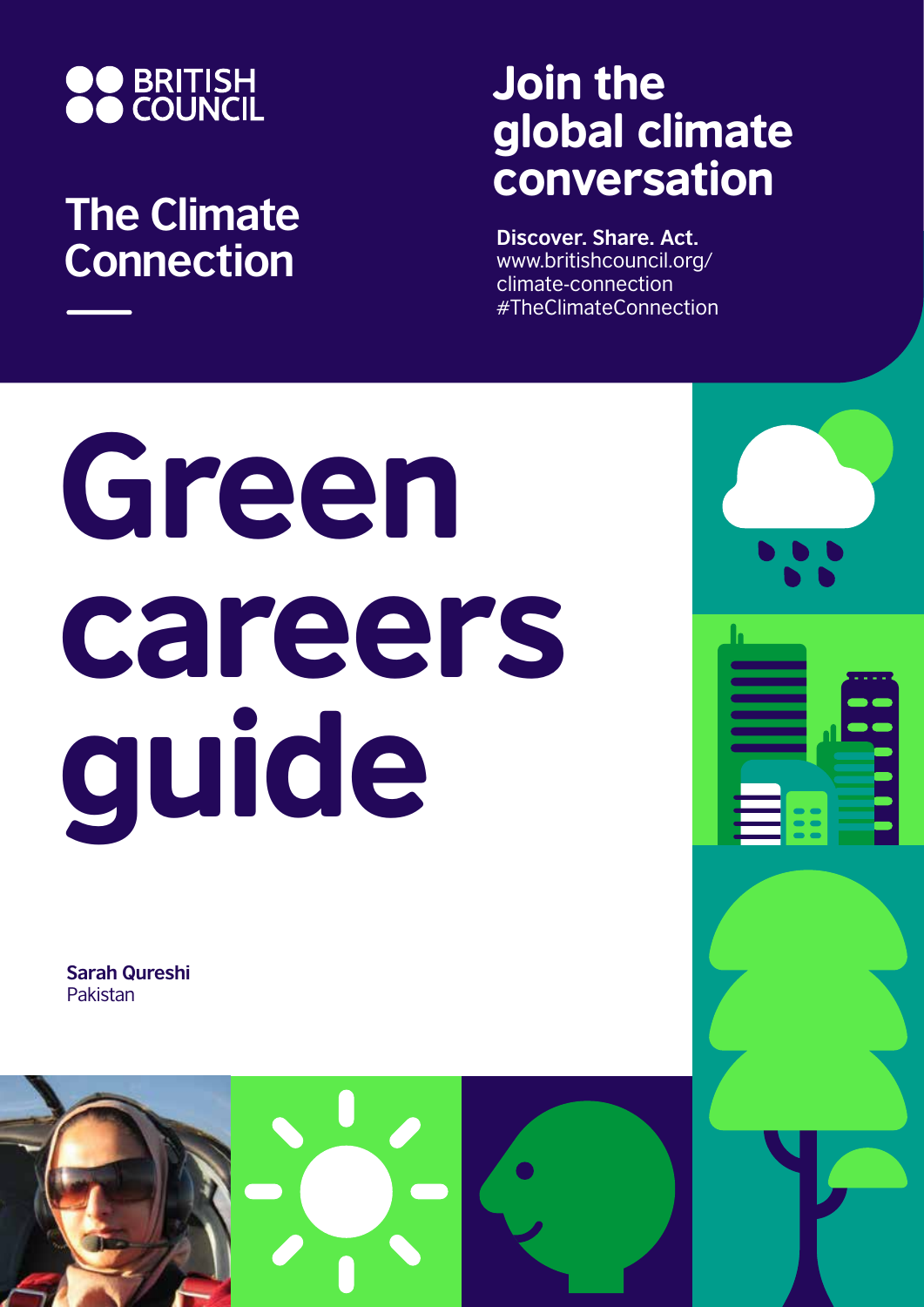### Dr. Sarah Qureshi Aero Engine Craft Private Limited



#### **UK Study**

I have a PhD degree in Aerospace Engineering from Cranfield University, UK. My area of specialization is Aerospace Propulsion whereby I researched on the design of an environmentally safe contrail-free aero-engine that has been derived from a novel patented technology. During my initial PhD research, I assisted the inventor with patenting the contrail-free aero-engine. The invention was granted two international patents and has a tremendous potential in bringing about an environmental revolution in the context of aviation. The research project won the Clean Technology Competition for the 2016 Clean Equity Conference, Monaco and was shortlisted for a few other environmental technology innovation competitions.

Prior to this, I completed my MRes degree in the field of Aerospace Dynamics from Cranfield University, UK. My research involved the design of a trajectory following controller inclusive of stability augmentation, attitude control system and outer loop autopilot for unmanned aircraft (UAVs) flying in close formation for the purpose of air to air refuelling. I also learnt acrobatic flying and several flight manoeuvres while at Cranfield. I currently holds a visiting academic position at Propulsion Center, SATM Cranfield University; I am involved with the ongoing research related to the future directions of my PhD work .The Center is seeking a grant to promote the domain of my PhD research to the next level of technology. I also try to highlight Cranfield University's contribution towards my current work on various forums.



Acrobatic Flying at Cranfield University UK

Current Role I have setup and co-founded Pakistan's first commercial aerospace and engine R&D Company Aero Engine Craft Private Limited in Pakistan to develop the world's first green contrail-free aero engine for the global aviation industry. The core technology is based on the research outcome of myPhD study at Cranfield University UK in collaboration with the inventor of the technology Mr. Masood Latif Qureshi. Aero Engine Craft is set up to convert this patented technology into a full scale commercial application ready to be used by modern civil transport aircraft for the purpose of reducing aviation induced global warming due to contrails. The business is modelled as a circular economy creating value for global engine manufacturers, aircraft manufacturers and airlines by providing compliance to environmental standards and revenue through emission trading and artificial rainfall.

#TheClimateConnection www.britishcouncil.org/climate-connection

.

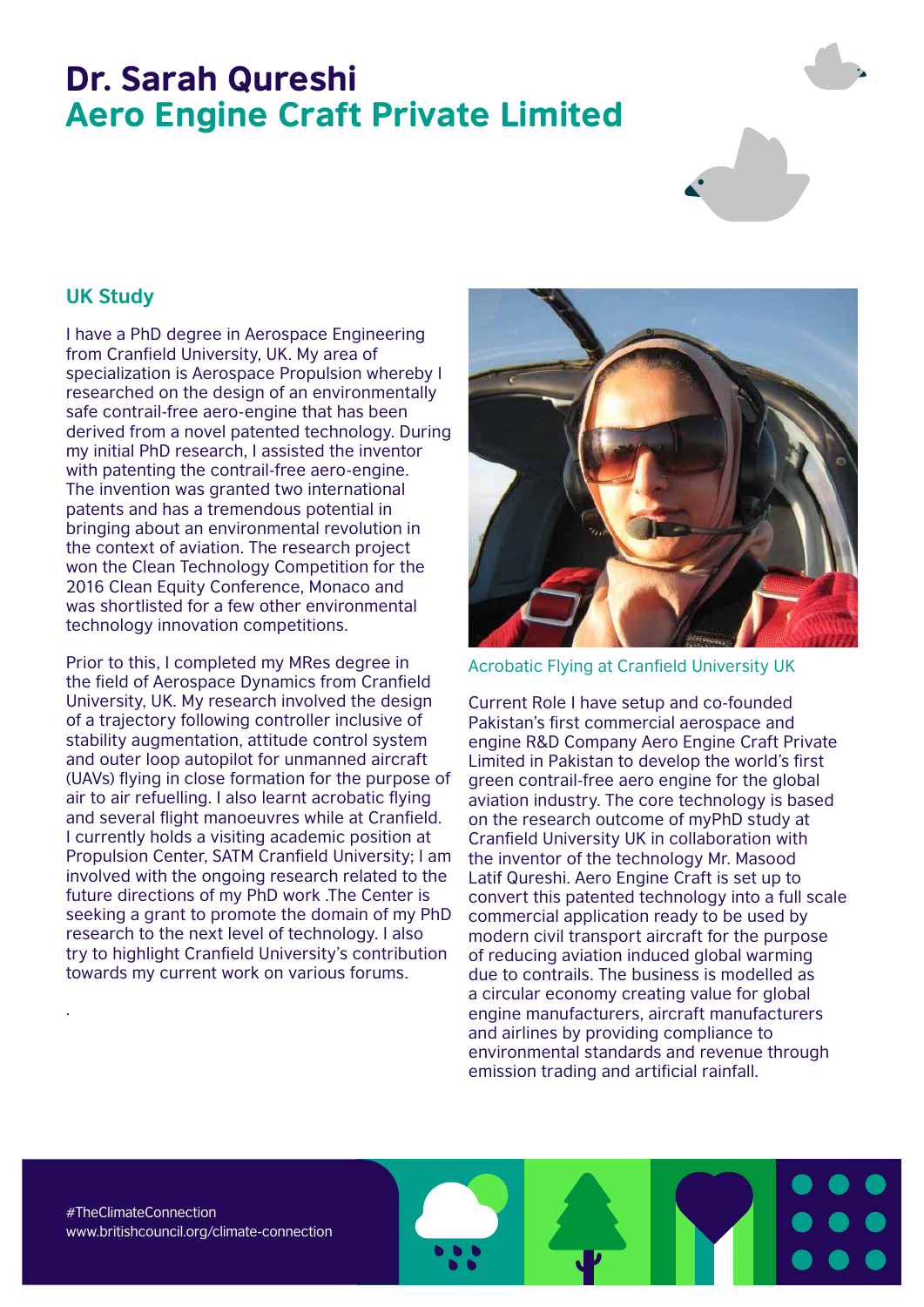

#### Arab News: https://youtu.be/IJeSI86MH\_w

#### Karandaaz Pakistan: https:// youtu.be/kDsUhySNbD4



Figure 2: The concept behind a green contrail-free aero-engine

#### **Reducing the negative impact of Aerospace on environment**

As the CEO and co-founder of Aero Engine Craft, I am developing contrail-free aeroengines for the reduction of global warming and to induce artificial rain during aircraft flight through on-board water recovery from fuel emissions; creating a vision of the future for the aviation industry whereby it can not only reduce aviation induced global warming but also adopt an approach to treat the fuel emissions as a resource. Water vapour exists in the exhaust emissions as a combustion by-product. A revolutionary technology is employed that eliminates contrails at source and recovers water from fuel exhaust emissions as a net positive product. This is a true definition of a disruptive technology; a global first attempt to create water within the aero-engine from the exhaust plume during flight, carry it aboard and release it as rainfall prior to landing. The product is a low cost alternative to aero engine redesign, and offers revenue potential to the aviation industry while solving a crucial environmental challenge. Aero Engine Craft aims to mark the beginning of the first generation contrail-free aircraft flight in the world! Tedx: https://youtu.be/Aw6xjTAYgIE

#### **Innovation and creativity**

I have also invented and filed a patent on "A supersonic Turbofan Engine". The invention is a novel supersonic jet engine that is applicable to the new generation of environment friendly aircraft-engine configurations that aim to reduce aviation induced noise pollution and optimize fast travel. This patent would be offered for sale to fund our green aviation ventures. Arab News: https://youtu.be/NZafcfkZVok

#### **My UK Alumni Story**

My relationship with Cranfield University is thirteen years long. I went to Cranfield as a young girl in 2007 and ever since then Cranfield has made me grow. My first introduction to Cranfield was through Prof. James Whidborne, my MRes supervisor who welcomed me very warmly and launched me on a successful academic route at Cranfield University. During my MRes, I contributed to the Cranfield Community as the General Secretary of the Cranfield Student Association. Meanwhile I was also fortunate to start learning acrobatic flying from Capt. Richard Rogers in the Bull Dog aircraft at the Cranfield Airport Circuit. Since I was already a licensed pilot, Capt. Rogers taught me all the aerobatic flying manoeuvres, including the "inverted spin", which, very few pilot in the world have attempted. He taught me with a lot of interest and it was the most fascinating Cranfield experience. I found it very amusing when, after every g-force intense upside down

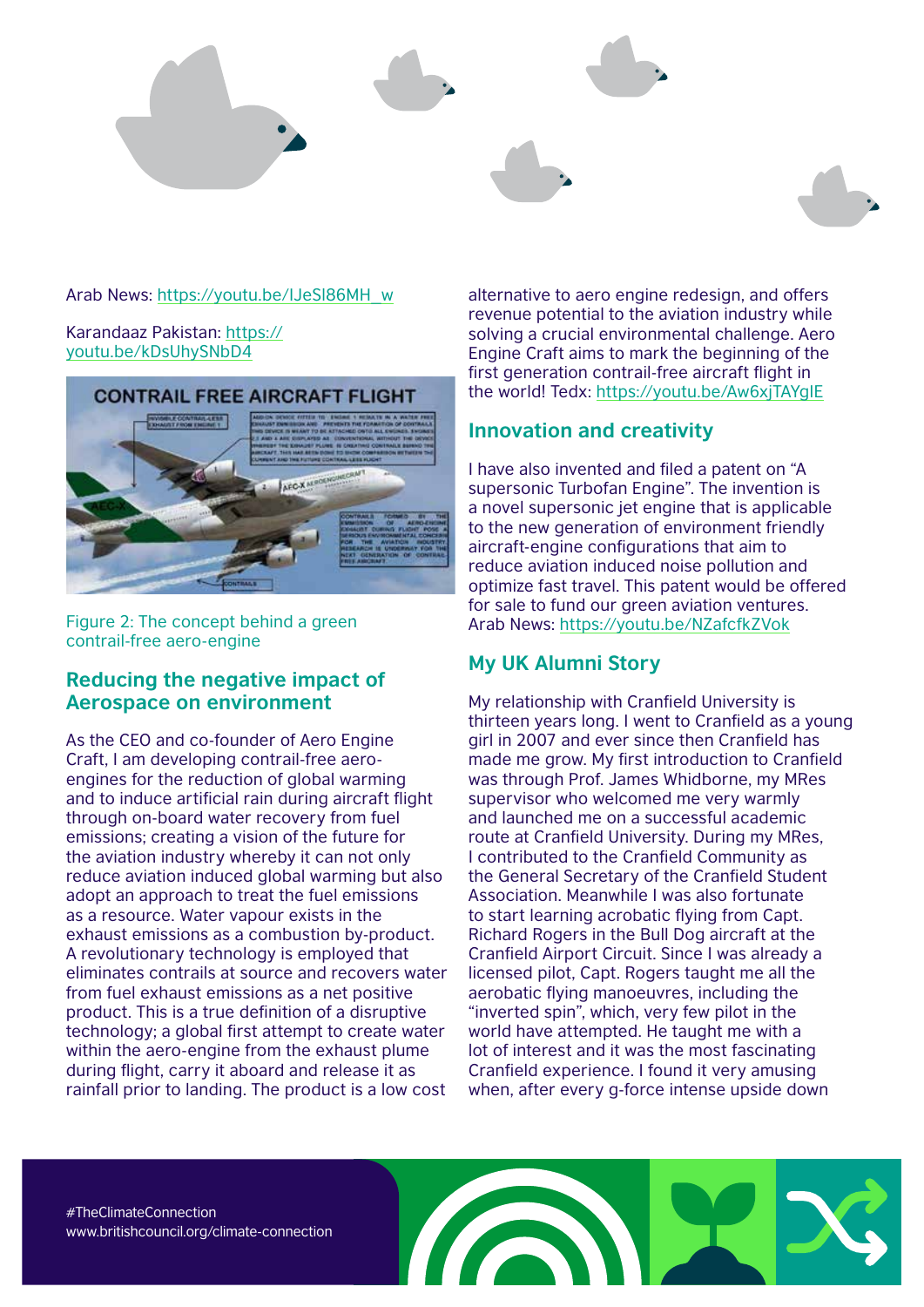



manoeuvre, he would use the protocol "Are you OK?" and I would always reply: "of course"

Soon after, I started my PhD with Prof. Pilidis at the Propulsion Centre working under the research group on contrail-suppression. Numerous respects are due to Professor Riti Singh, who was the pioneer of this group that conducts research on aviation's contrail induced global warming in the atmosphere. He was the first one to work on the idea of extracting water from engine exhaust emissions. His work with his students and his dedication towards the cause, laid the foundation of my research. So far two PhD theses and nine Master's thesis have been published in this domain under the supervision of Prof. Singh and Prof. Pilidis. Out of these, I co-supervised five MSc theses during my PhD research.

Owing to some challenging personal circumstances, and the birth of my baby daughter, I carried out a part of my research in my home country, where I was helped by my father, who is a very experienced scientist. The research resulted in two inventions that were granted as patents to him. I furthered research on these inventions towards the grant of a PhD degree. My supervisor highlighted that this work holds commercial promise and can have global impact; it won a student prize for the Monaco Clean equity conference and I represented Cranfield alongside my colleagues from the Research Innovation Office at the Conference. The exposure led me to the decision to take my research beyond the academic environment towards commercialization.

After graduating from my PhD, I returned to Pakistan, and along with my father, Masood Latif Qureshi, I co-founded Pakistan's first aerospace and engine R&D Company in order to convert this research into an environment friendly commercial product for the global



aviation industry. I was able to secure seed money from the Department of International Development UK through Karandaaz Pakistan to launch the company where we are now building the prototype of the technology. Meanwhile, I am also involved with my research group at Cranfield in the capacity of a Visiting Academic.

The product is a contrail-free aero-engine, designed to reduce Aviation Induced Global Warming due to non-carbon emissions. Aviation emissions are divided into two categories carbon emission and non-carbon emissions.

Carbon emissions mostly comprise of carbon dioxide and carbon dioxide is a phenomenon which is common to both the ground and the air and it has a very wide spectrum of industrial contributors so there is a fairly good understanding of carbon dioxide and its contributions as well as methods to mitigate it and to reduce carbon emissions both on ground as well as in the air. A lot of solutions have been developed for ground based industries

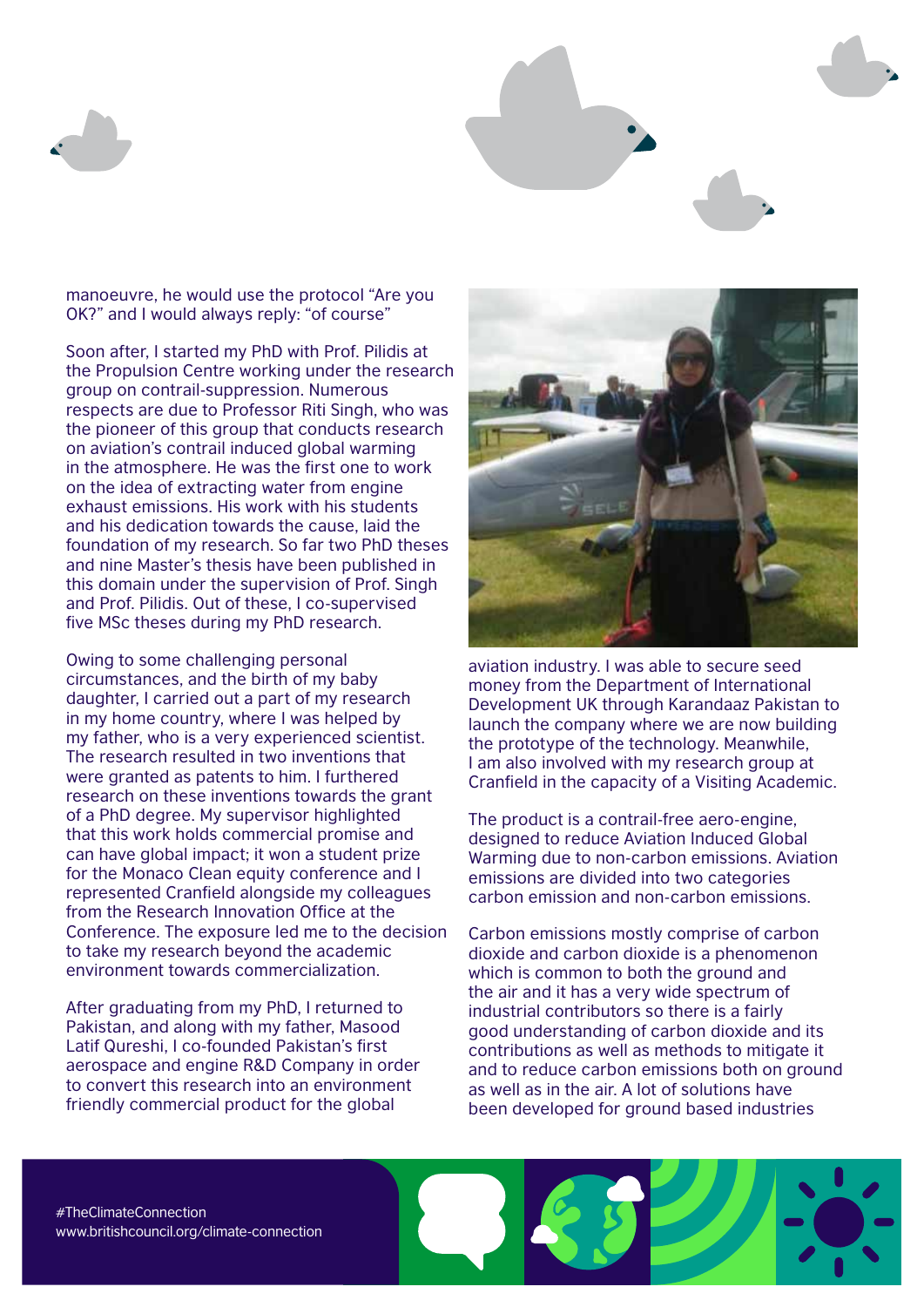

to reduce carbon dioxide and are now being in some way transposed into the air to reduce carbon emissions. The combustion by products of any hydrocarbon fuel burn are water vapor and carbon dioxide and water vapor is therefore one of the abundant non-carbon emission. Since water vapor has a variable residence time and lower residence time as compared to the carbon dioxide, on the ground it is recycled quickly and does not contribute to global warming. However at higher altitudes this water vapor acts as a greenhouse gas and also forms contrails, and therefore has a major role in contribution to global warming. In that context we can say that the global warming contribution of water vapor is a phenomenon which is specific to the aviation industry and therefore the level of understanding on it is limited. Hence it is crucial to talk about it, which is one of the roles that I have undertaken along with the development of the technology itself

#### **International visibility**

My work has been featured on several international platforms such as Gulf News, Arab News, BBC Urdu, VoA Urdu, TEDx, Cranfield Univesity, and Open University MK

1. Gulf News: https://gulfnews.com/world/asia/ pakistan/pakistani-aerospace-engineer-aimsto-make-air-travel-sustainable-1.71886095

2. Arab News: https://www.arabnews. pk/node/1626696/pakistan

3. BBC: https://www.bbc.com/urdu/ pakistan-51422519?fbclid=IwAR 07q7o4Tng9e8\_V\_hadJCA5Yf2 u1I6VPONMPEMTXmDDnRPFrwBN406thI 4. Indus News: https://youtu.be/SVwrARafmEc

5. Indus News Interview: https:// youtu.be/btHczg97phw

6. https://www.techjuice.pk/pakistaniaerospace-engineer-aims-torevolutionise-eco-friendly-air-travel/

7. https://propakistani.pk/2019/11/21/ this-aero-engine-built-by-a-pakistaniengineer-can-produce-rain/

8. https://www.propergaanda.com/ meet-the-pakistani-entrepreneur-takingover-the-aerospace-universe/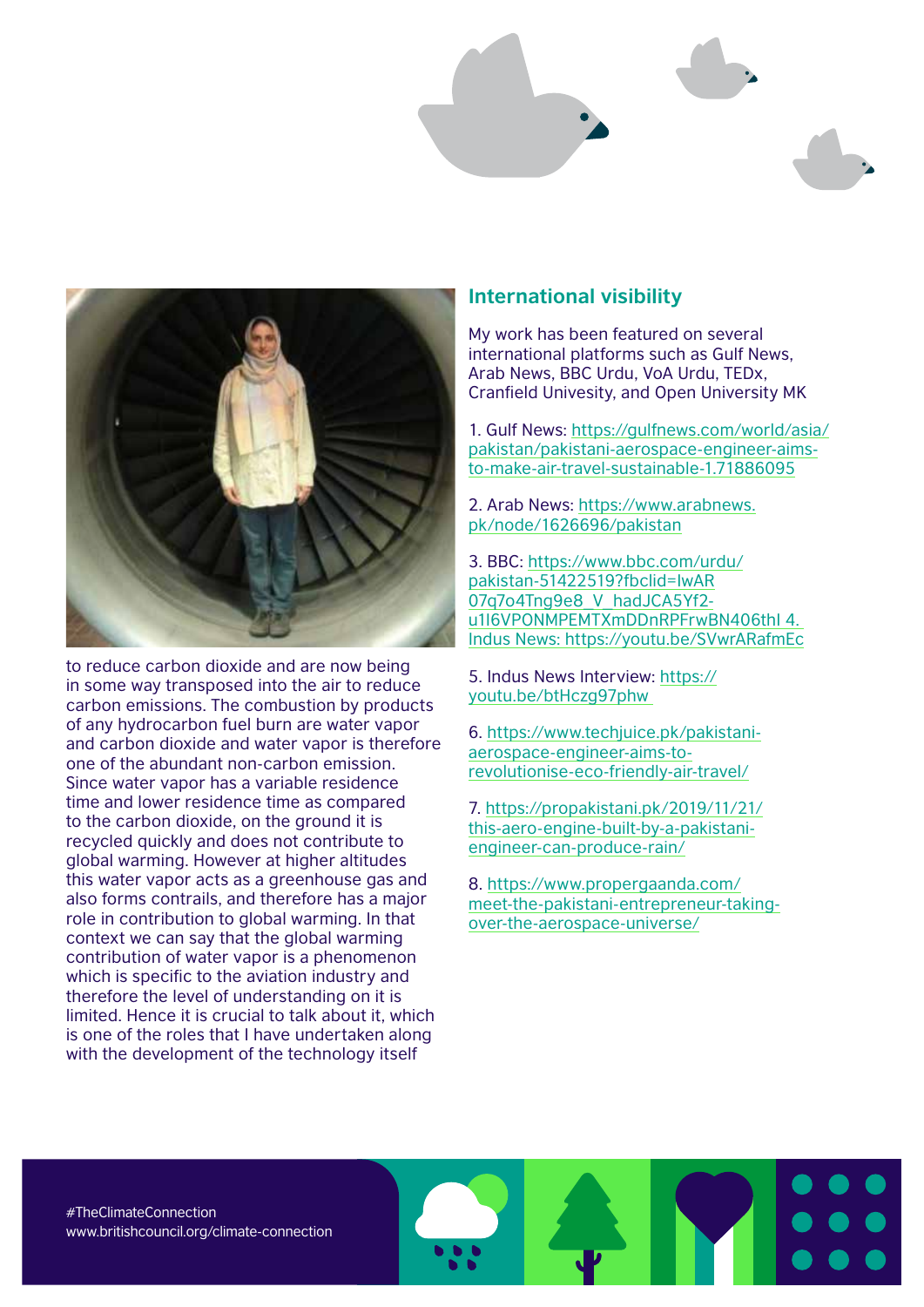



#### **Technology & engineering leadership**

My company is born global and is also involved in the development of other environment friendly innovations such as automotive engines, drone engines, executive aircraft and green airlines in order to address sustainable development goals by developing sustainable technologies based on new inventions

Cranfield University "Leadership on the Go" podcast: https://youtu.be/PfiKhUBCr9M

Open University MK entrepreneurship interview: https://youtu.be/L9gd\_8vFx3s

#### **Significant impact on the industry as follows:**

1. Solution Evaluation Expert at World Alliance for Efficient Solutions and Solar Impulse Foundation 2019 onwards

2. Aviation Instructor for STEM. teaching aviation to underprivileged children at a village community school 2018 onwards https://youtu.be/sRsGIKvb\_3M

3. Lobbying for regulations on aviation induced global warming with the UN and others UN Secretary General: https://youtu.be/QxV9LiRbWpY Gulf News: https://youtu.be/Osw4evDfdTg

4. Creating awareness on Environmental Aviation Technologies on various local platforms (radio shows, TV shows etc.)

5. HUM News native language https:// youtu.be/qCGiFlccdNY

6. Jet Engine Technology interview: https://youtu.be/7tx0X6XrQEI

7. Creating Awareness on Aviation Induced Global Warming in Native Language https://youtu.be/ HpxHf4oFlwU https://youtu.be/9YF-QcKe34c

8. Participating in local panel discussions related to Pakistani Aviation Industry, women empowerment and women leadership

9. https://youtu.be/AOBZO8bBCpY https://youtu. be/WsZi3azZ\_ng https://youtu.be/mLncXeoA\_Y4

10. Fellow of Royal Aeronautical Society Pakistan Chapter https://www.facebook. com/events/715178529300421/

11. Senior Girl Student: National University of Science and Technology (1997-2000, Pakistan)

#### **Awards and Recognition**

1. Winner, Distinguished Aerospace Alumni Award 2020, Cranfield University

2. Finalist, British Alumni Award Pakistan 2019

3. British Alumni Award: https:// youtu.be/JSyXRrStZ3Q

4. Secured equity funding from Karandaaz Pakistan through a Women Entrepreneurship Challenge 2017 to set up clean technology aviation R&D Company in her home country in July 2018.

5. Winner of the Clean Tech Conference Monaco Student Competition (Mar 2016). Represented Cranfield University at the Monaco Clean Tech Conference.

https://alumni.cranfield.ac.uk/Public/News\_Item. aspx?Id=1807&fbclid=IwAR3sdh1\_FHQ76d-85k5m kXxZpaaSf2pA7jkBL6BcWVV7EVCw1Qv9zJFiueY